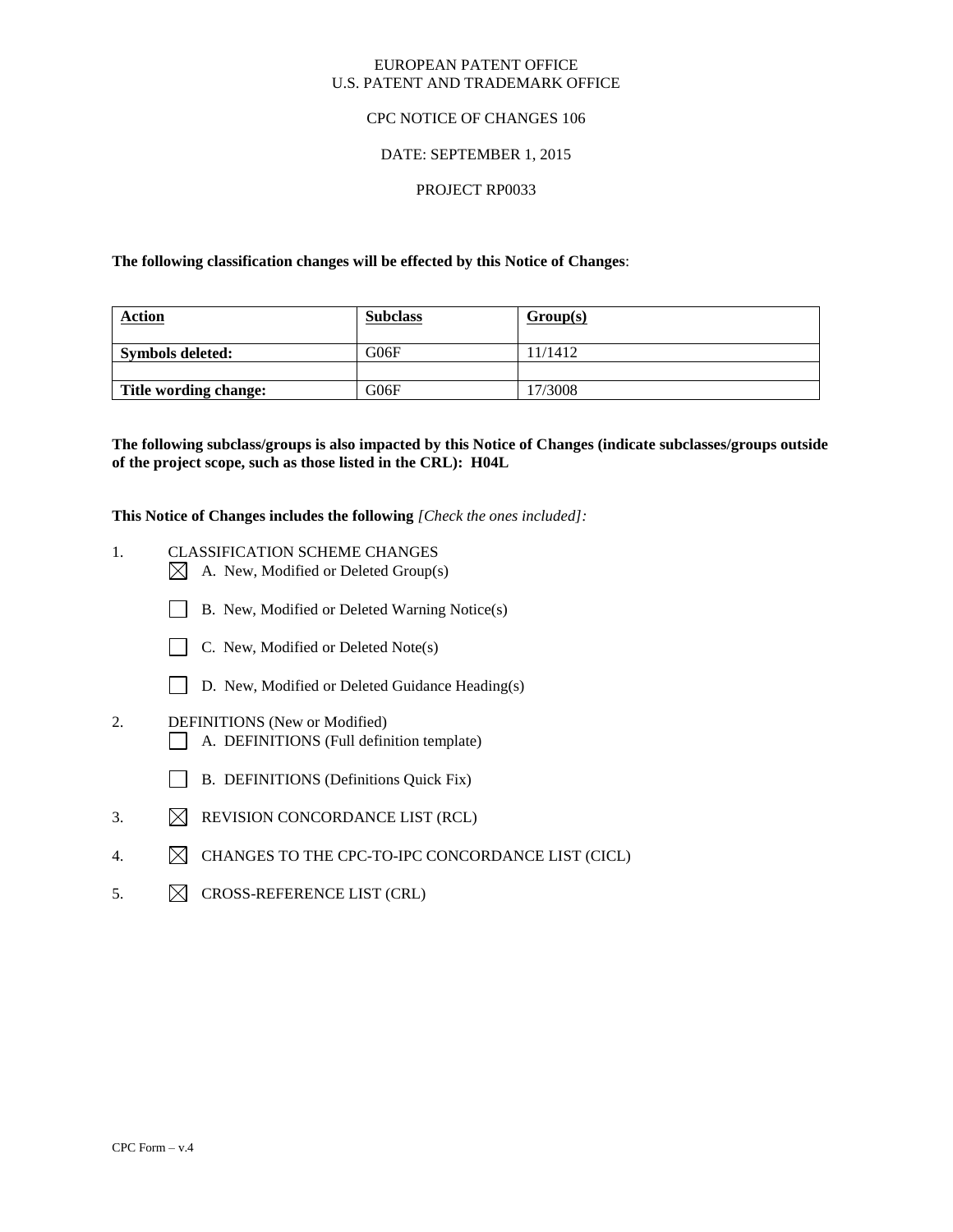## DATE: SEPTEMBER 1, 2015

#### PROJECT RP0033

## 1. CLASSIFICATION SCHEME CHANGES

## A. New, Modified or Deleted Group(s)

#### **SUBCLASS G06F – ELECTRIC DIGITAL DATA PROCESSING**

| $Type*$ | <b>Symbol</b> | <b>Indent Level</b><br><b>Number of</b><br>$dots$ (e.g. $0$ ,<br>1, 2) | Title (new or modified)<br>"CPC only" text should normally<br>be enclosed in {curly brackets}**           | Transferred to <sup>#</sup>                                           |
|---------|---------------|------------------------------------------------------------------------|-----------------------------------------------------------------------------------------------------------|-----------------------------------------------------------------------|
|         | 11/1412       |                                                                        |                                                                                                           | <administrative to<br="" transfer="">G06F11/1402&gt;</administrative> |
| M       | 17/30008      |                                                                        | {Concurrency control and recovery<br>(G06F11/1402 takes precedence;<br>transaction processing G06F9/466)} |                                                                       |

\*N = new entries where reclassification into entries is involved; C = entries with modified file scope where reclassification of documents from the entries is involved;  $Q =$  new entries which are firstly populated with documents via administrative transfers from deleted (D) entries. Afterwards, the transferred documents into the Q entry will either stay or be moved to more appropriate entries, as determined by intellectual reclassification; E= existing entries with enlarged file scope, which receive documents from C or D entries, e.g. when a limiting reference is removed from the entry title;  $M =$  entries with no change to the file scope (no reclassification);  $D =$  deleted entries;  $F =$  frozen entries will be deleted once reclassification of documents from the entries is completed;  $U =$  entries that are unchanged.

- \*\*No {curly brackets} are used for titles in CPC only subclasses, e.g. C12Y, A23Y; 2000 series symbol titles of groups found at the end of schemes (orthogonal codes); or the Y section titles. The {curly brackets} are used for 2000 series symbol titles found interspersed throughout the main trunk schemes (breakdown codes).
- For U groups, the minimum requirement is to include the U group located immediately prior to the N group or N group array, in order to show the N group hierarchy and improve the readability and understanding of the scheme. Always include the symbol, indent level and title of the U group in the table above.
- All entry types should be included in the scheme changes table above for better understanding of the overall scheme change picture. Symbol, indent level, and title are required for all types except "D" which requires only a symbol.
- #"Transferred to" column must be completed for all C, D, F, and Q type entries. F groups will be deleted once reclassification is completed.
- When multiple symbols are included in the "Transferred to" column, avoid using ranges of symbols in order to be as precise as possible.
- For administrative transfer of documents, the following text should be used: "< administrative transfer to XX>" or "<administrative transfer to XX and YY simultaneously>" when administrative transfer of the same documents is to more than one place.
- Administrative transfer to main trunk groups is assumed to be "invention information", unless otherwise indicated, and to 2000 series groups is assumed to be "additional information".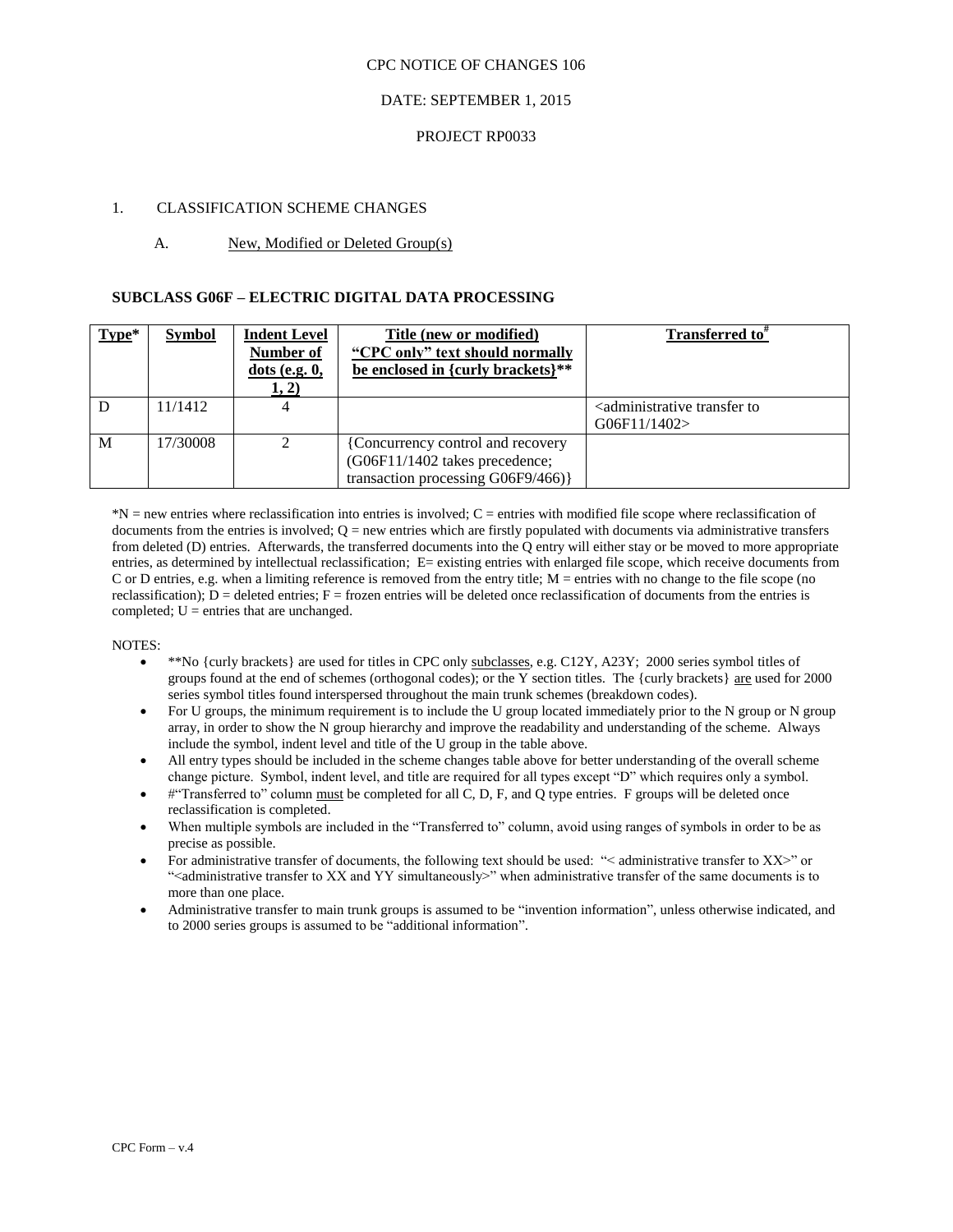## DATE: SEPTEMBER 1, 2015

#### PROJECT RP0033

## 3. REVISION CONCORDANCE LIST (RCL)

| Type* | From CPC Symbol (existing) | To CPC Symbol(s)                                                             |
|-------|----------------------------|------------------------------------------------------------------------------|
|       | G(6F11/1412)               | $\sim$ <administrative 1402="" g06f11="" to="" transfer=""></administrative> |

 $*C$  = entries with modified file scope where reclassification of documents from the entries is involved;  $Q$  = new entries which are firstly populated with documents via administrative transfers from deleted (D) entries. Afterwards, the transferred documents into the Q entry will either stay or be moved to more appropriate entries, as determined by intellectual reclassification;  $D =$ deleted entries.

- $\bullet$  Only C, D, and Q type entries are included in the table above.
- When multiple symbols are included in the "To" column, avoid using ranges of symbols in order to be as precise as possible.
- For administrative transfer of documents, the following text should be used: "< administrative transfer to XX>" or ">
"<administrative transfer to XX and YY simultaneously>" when administrative transfer of the same documents is to more than one place.
- Administrative transfer to main trunk groups is assumed to be "invention information", unless otherwise indicated, and to 2000 series groups is assumed to be "additional information".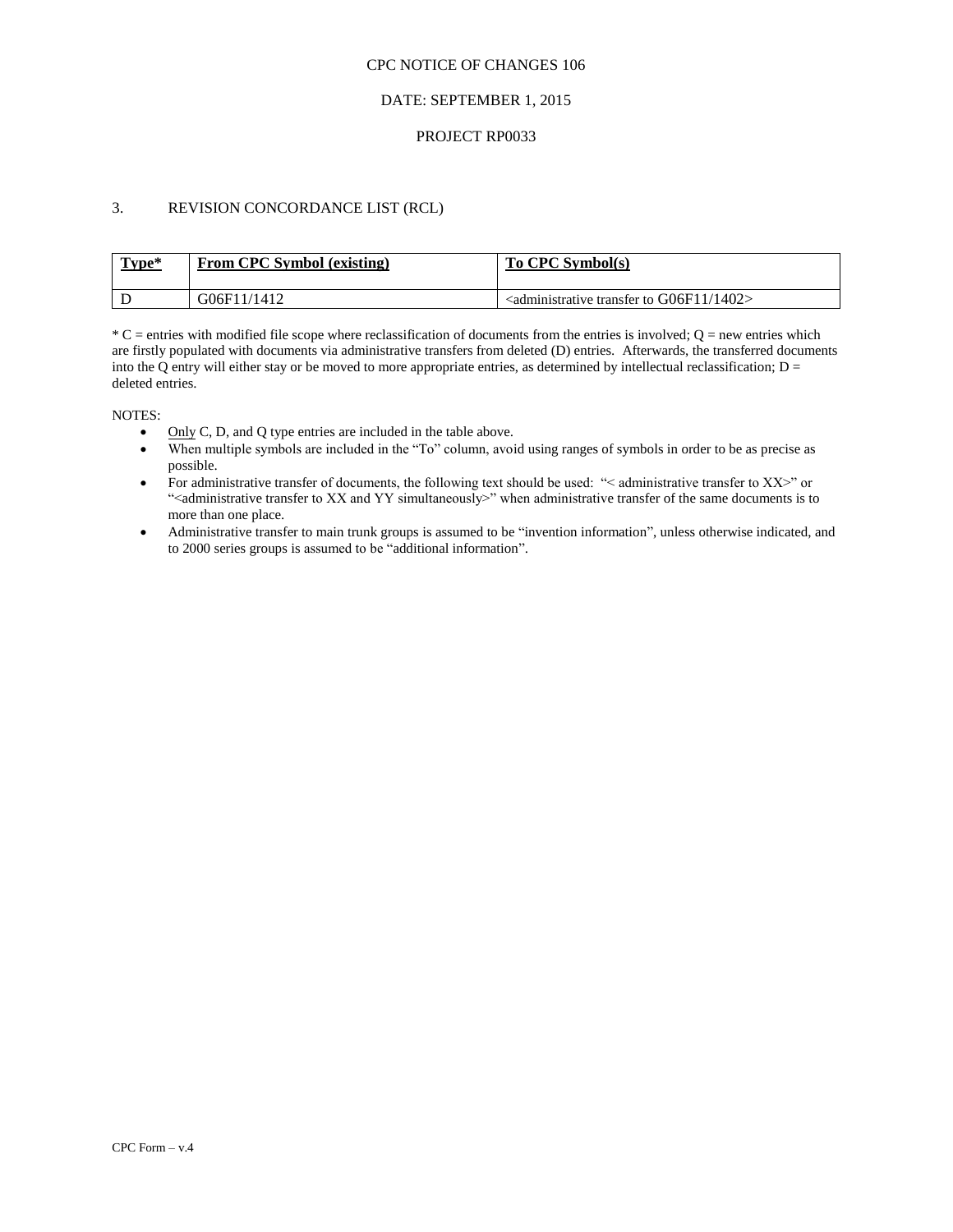## DATE: SEPTEMBER 1, 2015

#### PROJECT RP0033

# 4. CHANGES TO THE CPC-TO-IPC CONCORDANCE LIST (CICL)

| CPC         | $IPC$ | Action*       |
|-------------|-------|---------------|
| G06F11/1412 |       | <b>DELETE</b> |

\*Action column:

- For an (N) or (Q) entry, provide an IPC symbol and complete the Action column with "NEW."
- For an existing CPC main trunk entry or indexing entry where the existing IPC symbol needs to be changed, provide an updated IPC symbol and complete the Action column with "UPDATED."
- For a (D) CPC entry or indexing entry complete the Action column with "DELETE." IPC symbol does not need to be included in the IPC column.
- For an (N) 2000 series CPC entry which is positioned within the main trunk scheme (breakdown code) provide an IPC symbol and complete the action column with "NEW".
- For an (N) 2000 series CPC entry positioned at the end of the CPC scheme (orthogonal code), with no IPC equivalent, complete the IPC column with "CPCONLY" and complete the action column with "NEW".

- F symbols are not included in the CICL table above.
- E and M symbols are not included in the CICL table above unless a change to the existing IPC is desired.